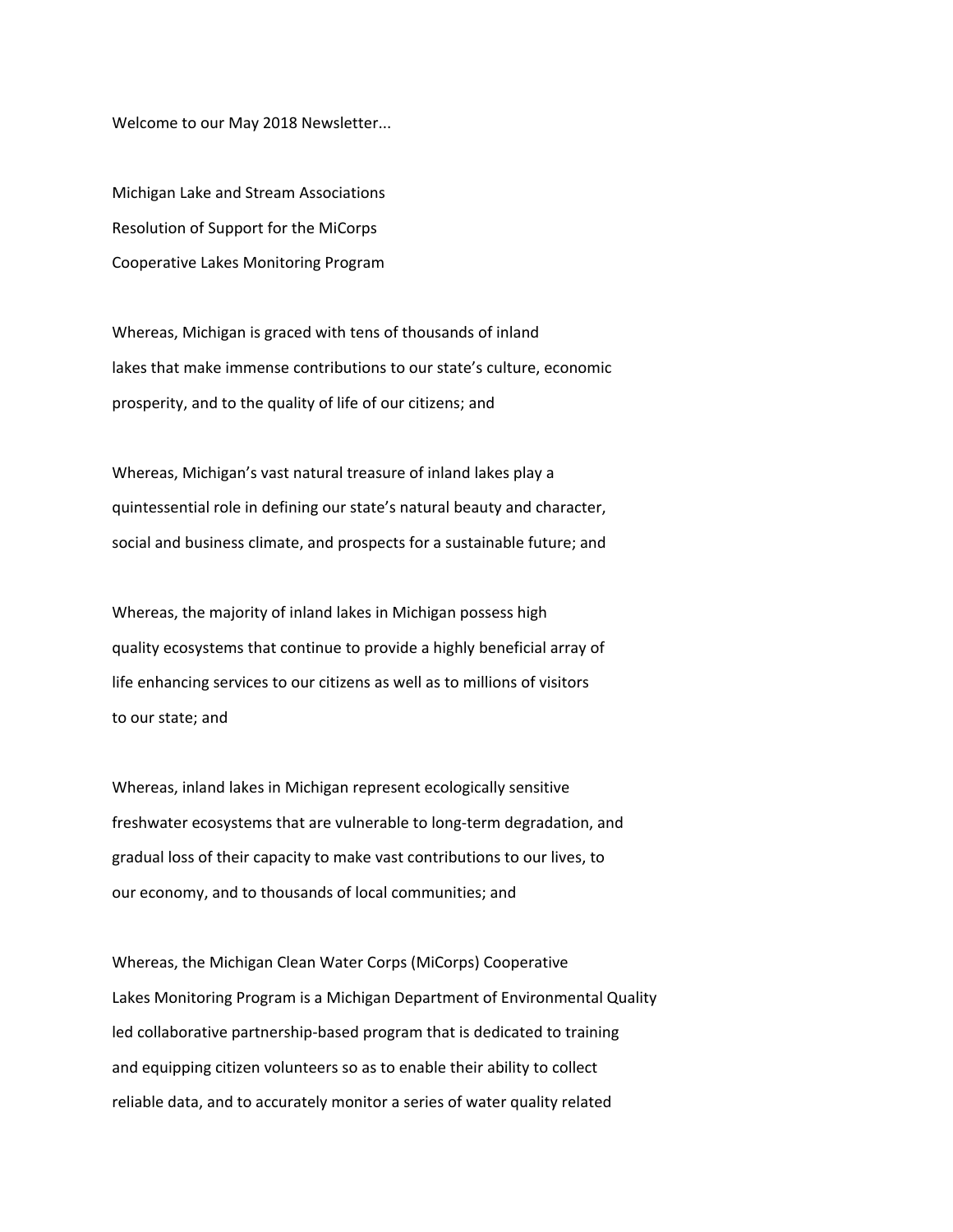parameters that are essential to assessing the overall ecological condition of their respective inland lakes; and

Whereas, the MiCorps Cooperative Lakes Monitoring Program is a highly successful, cost effective program that has successfully trained and equipped a large statewide constituency of citizen volunteers who continue to pro‐actively engage in water quality monitoring on hundreds of Michigan's most valuable inland lakes; and

Whereas, more than 310 inland lakes widely distributed throughout fifty four (54) of Michigan's eighty three (83) counties are currently enrolled in the 2018 MiCorps Cooperative Lakes Monitoring Program; and

Whereas, data collected by citizen volunteers participating in the MiCorps Cooperative Lakes Monitoring Program is effectively utilized by environmental protection and natural resource management agencies, academic institutions, lake managers, local governments, lake boards, lake associations, and lake community residents to support inland lake management plans, to help combat the spread of exotic aquatic invasive aquatic species, to manage lake nutrient levels, and to educate lakefront property owners about lake friendly waterfront living practices; and

Whereas, the MiCorps Cooperative Lakes Monitoring Program is a key component of state and local efforts to preserve and protect Michigan's vast treasure of inland lakes for future generations; therefore be it

Resolved, that the officers, directors, staff, and membership of Michigan Lake and Stream Associations recognize that the MiCorps Cooperative Lakes Monitoring Program represents a critical component of our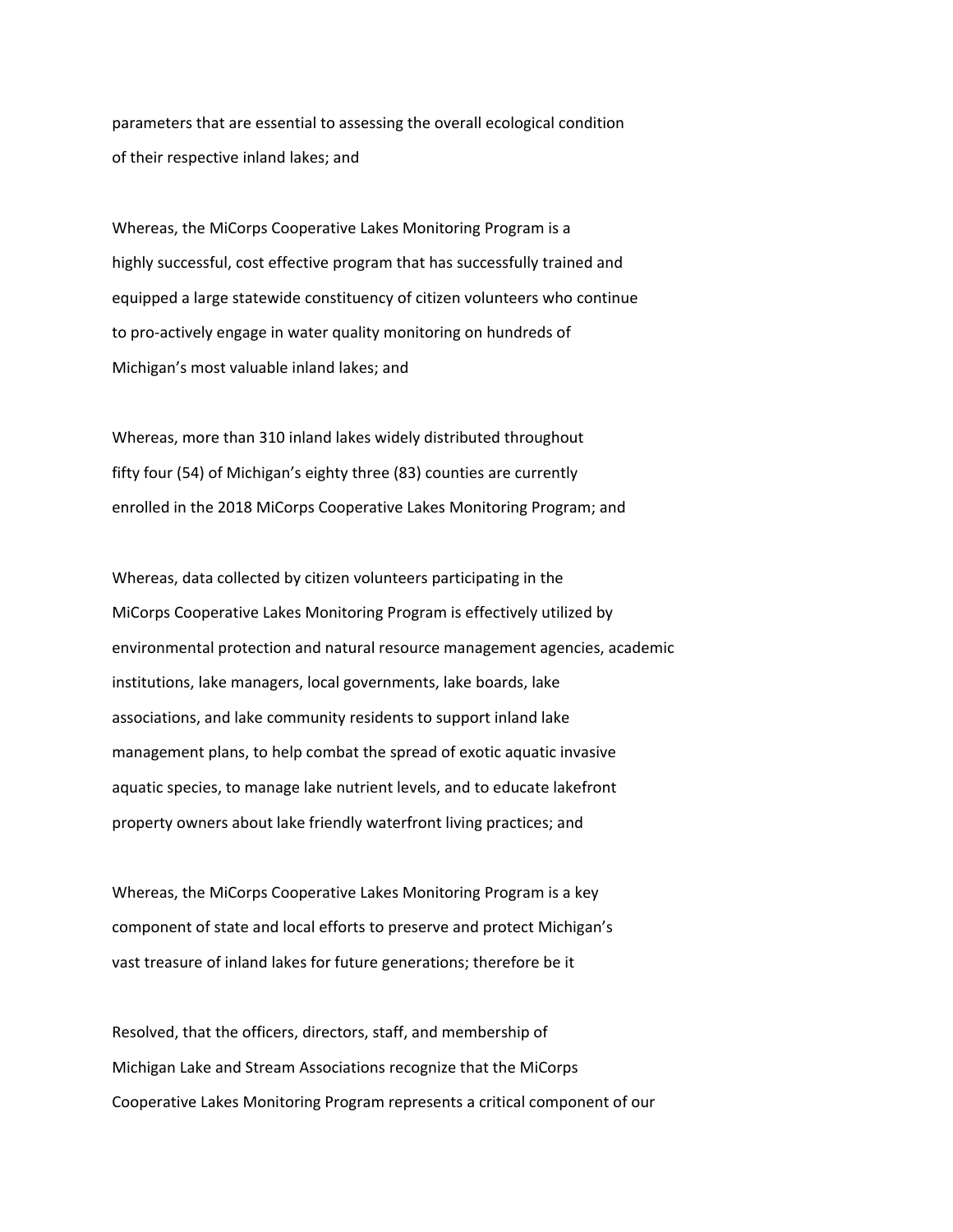collective ability to effectively manage our natural heritage of high quality inland lakes, and therefore wholeheartedly supports continued funding and operation of this extraordinary citizen volunteer driven lake stewardship program.

Note to Readers

\_\_\_\_\_\_\_\_\_\_\_\_\_\_\_\_\_\_\_\_\_\_\_\_\_

Although we have made progress in recent weeks educating our state Senators and Repesentatives about the importance of this program to our inland lakes, fiscal year 2019 budget negotiations are still on‐going in Lansing, and funding for this outstanding program is not yet assurred. We encourage readers of this newsletter to (again) reach out to your state Senator or Representative to express your support for this outstanding inland lakes focused program. Use the on‐line resources below to find out how to contact your respective state legislator.

To find out the name and contact info for your State Senator, [1]click here

To find out the name and contact info for your State Representatives, [2]click here

The Cooperative Lakes Monitoring Program (CLMP) has been an important component of Michigan's inland lakes monitoring program for over 40 years, which makes it the second oldest volunteer monitoring program for lakes in the country. The primary purpose of this cooperative program is to help citizen volunteers monitor indicators of water quality in their lake and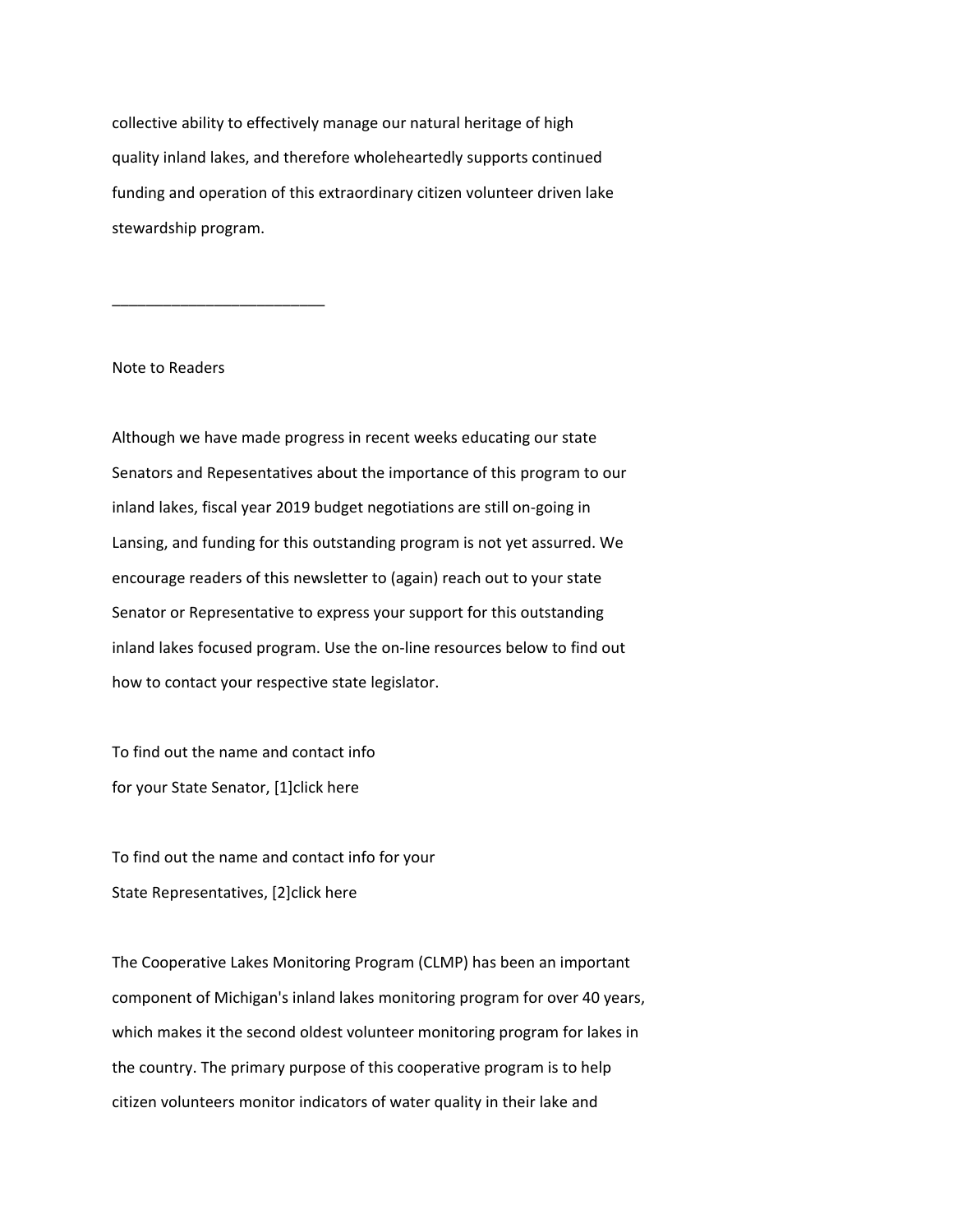document changes in lake quality over time.

Since 1992, the [3]Michigan Lake and Stream Associations (ML&SA) has administered the CLMP jointly with the [4]Michigan Department of Environmental Quality.

For more information about the CLMP, please visit [5]https://micorps.net/lake‐monitoring / or contact Jean Roth at ML&SA at jroth@mlswa.org

IT'S MISIN TIME!

by Paul J. Sniadecki

ML&SA Board Director

The annual spring lake overturns have occurred, the water is clear, boats are on the water, and so… It's MISIN Time! The next few weeks provide the best and easiest opportunity to check your lake for new infestations of Aquatic Invasive Species (AIS). If you have your smartphone loaded with the MISIN mobile app, you can report any new AIS infestations directly from the AIS location on the water.

The Midwest Invasive Species Information Network (MISIN) is a regional data aggregation effort to develop and provide an early detection and rapid response (EDRR) resource for invasive species in the Midwest region of the United States. Currently, thirteen states are active participants, and there is some data available from other parts of the country as well.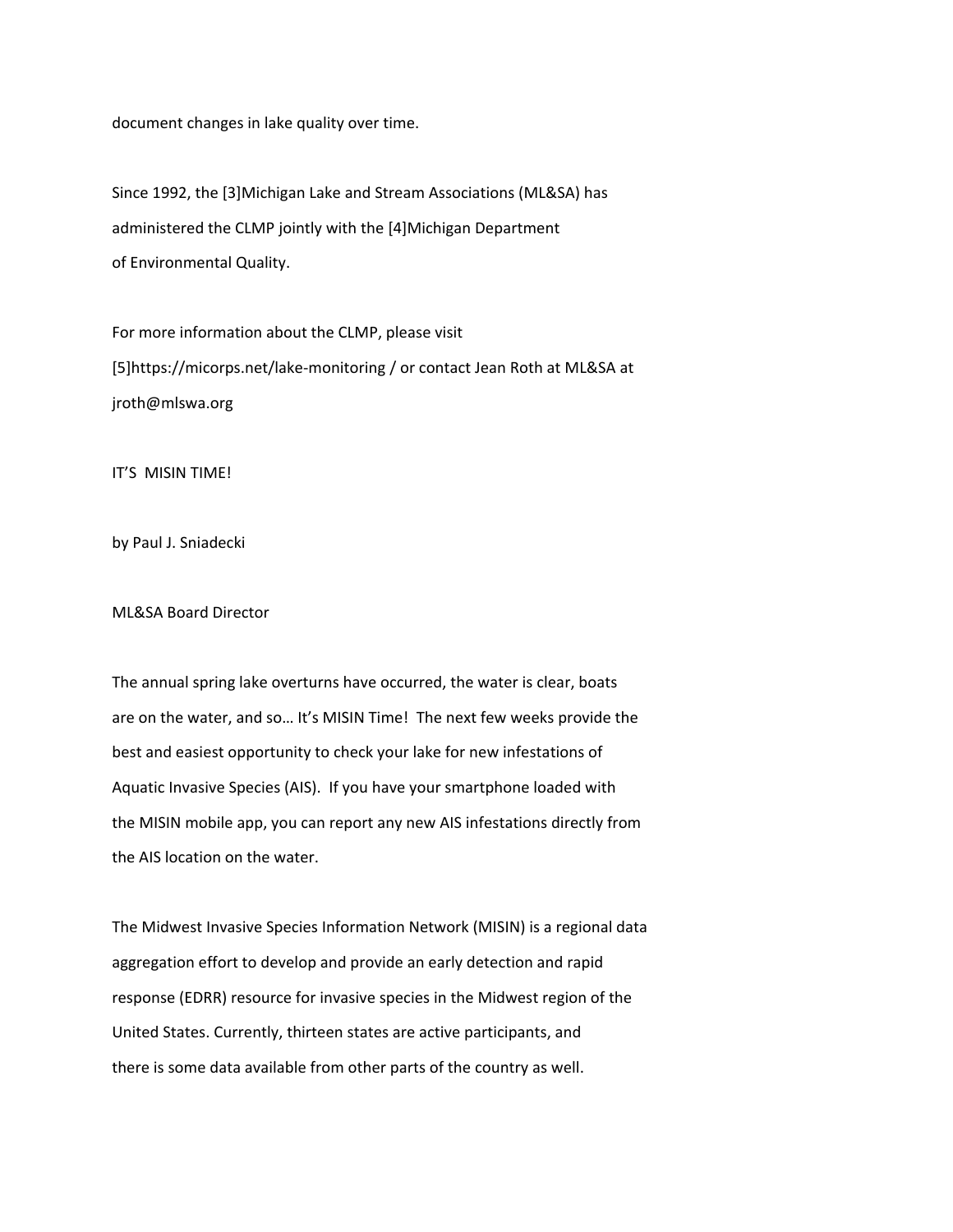MISIN is led by researchers with the Michigan State University Department of Entomology

[6]Laboratory for Applied Spatial Ecology and Technical Services in conjunction with a growing consortium of [7]supporting partners. The goal of this regional resource is to assist both experts and citizen scientists (essentially anyone reading this article) in the detection and identification of invasive species. Data collected allows for the development and implementation of effective control strategies in the region. User selected maps can also be generated to display locations of AIS infestations.

[8]Click here to read the rest of this article...

2018 Michigan Inland Lakes Convention

Thursday & Friday October 4th & 5th, 2018

Crowne Plaza Hotel Grand Rapids (Airport)

To learn more about the upcoming Michigan Inland Lakes Partnership Conference, [9]click here

The Michigan Waterfront Alliance, Inc. recently launched a new website in order to more effectively promote its mission of preserving and protecting the high quality of Michigan's inland waters and the riparian rights of waterfront property owners. Please take the time to view the new site!

[10]www.mwai.org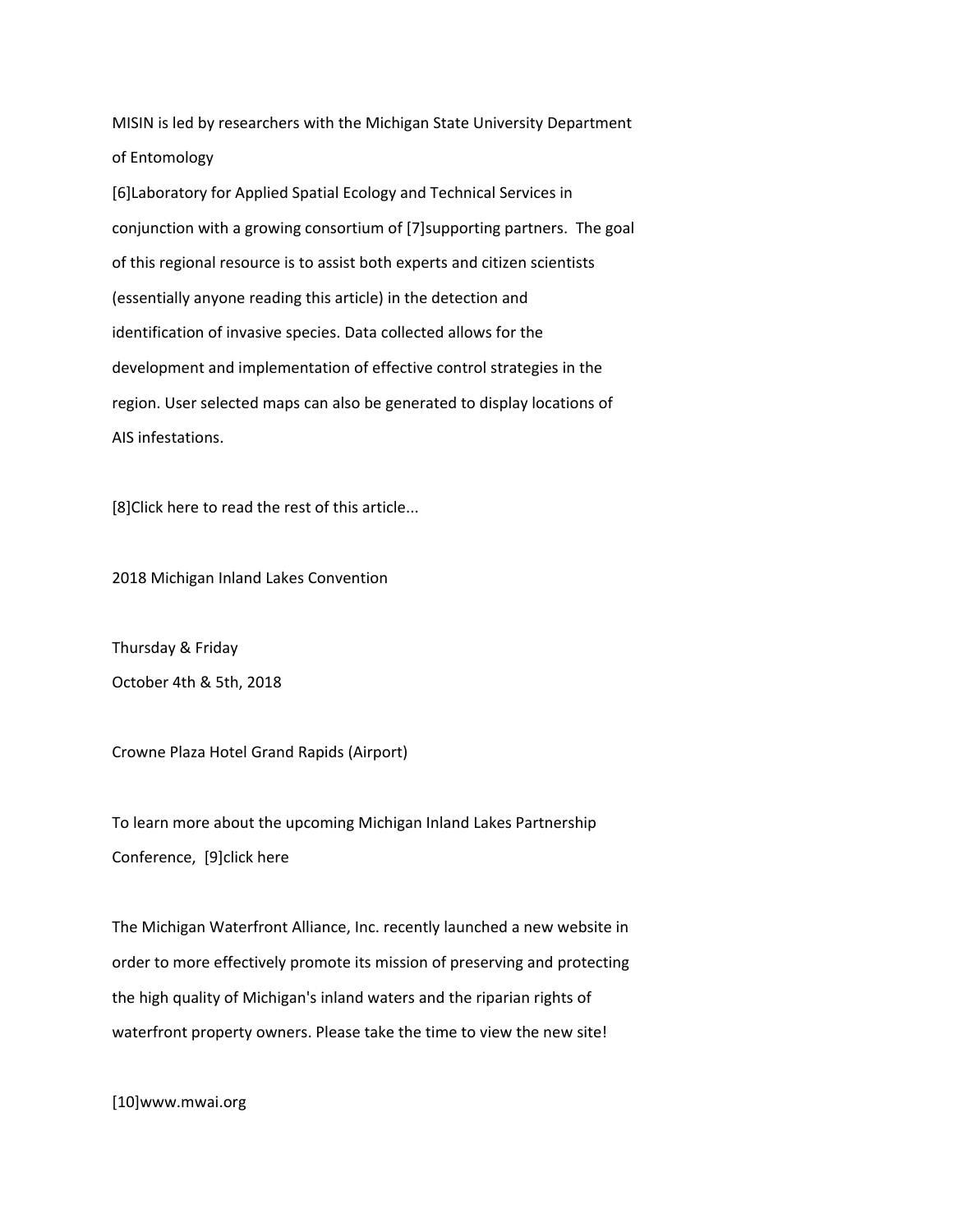Available from ML&SA Now!

The Practical Guide to Lakefront Living:

Enjoying and Conserving Your Lake

Lake ecology, natural shorelines, swimmers itch,

fishing with conservation in mind, e‐coli bacteria, dock

riparian rights, algae blooms, Michigan boating law,

watershed management, aquatic invasive species, and

Special Assessment Districts, are just a few examples

of the important topics that are covered in this unique

guidebook that was written and published by ML&SA

with Michigan's lakefront home owners in mind!

[11]Click here to order the guidebook now!

Available for download by [12]clicking here

The guidebook is also available in printed form from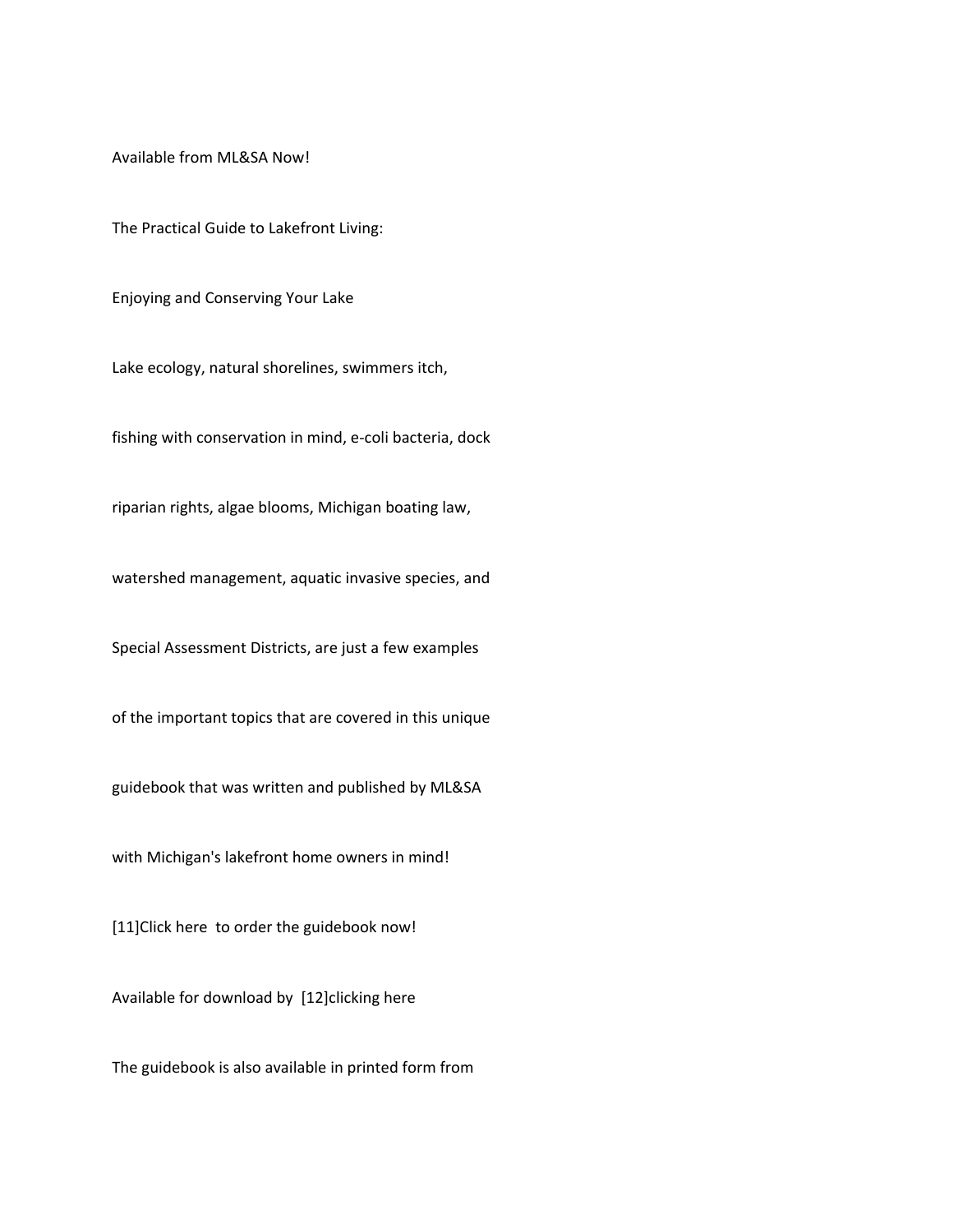Michigan Lake and Stream Associations

Central Office by contacting

swagner@mlswa.org

Read about the latest news, events, and programs of the

Michigan Natural Shoreline Partnership

by [13]clicking here

Learn about an exciting opportunity to qualify

your lakefront shoreline for recognition by visiting the

[14]Michigan Shoreland Stewards Program website.

To download the January 2018 edition of the Michigan

Natural Shoreline Partnership newsletter, [15]click here

Michigan Clean Boats, Clean Waters Program

\_\_\_\_\_\_\_\_\_\_\_\_\_\_\_\_\_\_\_\_\_\_\_\_\_\_\_\_\_\_\_\_\_\_\_\_\_\_

Created to Help You Prevent New

Introductions

of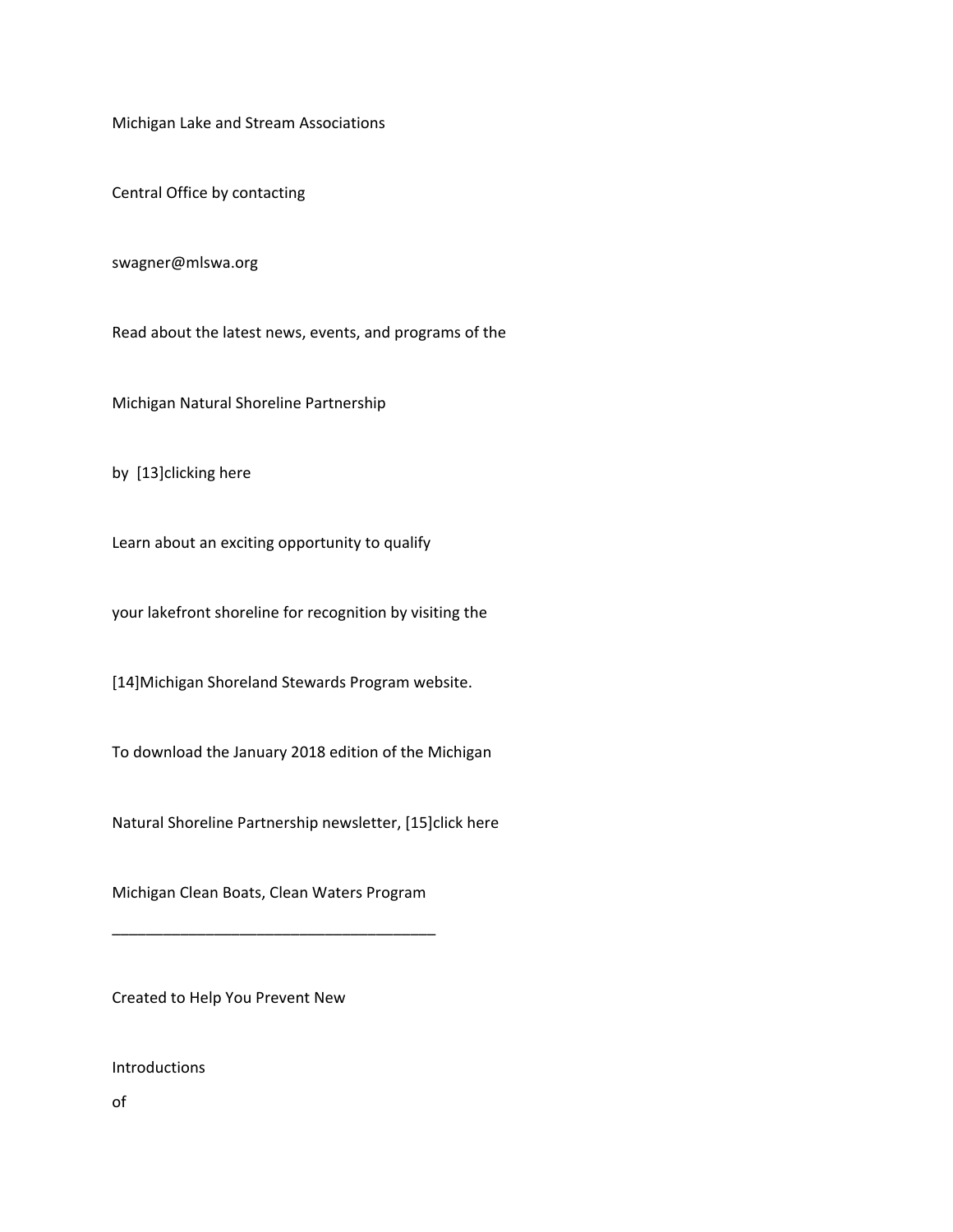Exotic Aquatic Invasive Species

Always strictly adhere to the mantra

"Clean ‐ Drain ‐ Dry ‐ Dispose"

[16]www.micbcw.org

The Michigan Riparian

An Affordable Opportunity to be Well Informed

and to

Support Our Family of Lake and Stream

Stewardship Focused Organizations

[17]www.mi‐riparian.org

The Cooperative Lakes Monitoring Program (CLMP) has been an important component of Michigan's inland lakes monitoring program for over 40 years, which makes it the second oldest volunteer monitoring program for lakes in the country. The primary purpose of this cooperative program is to help citizen volunteers monitor indicators of water quality in their lake and document changes in lake quality over time.

Since 1992, the [18]Michigan Lake and Stream Associations (ML&SA) has administered the CLMP jointly with the [19]Michigan Department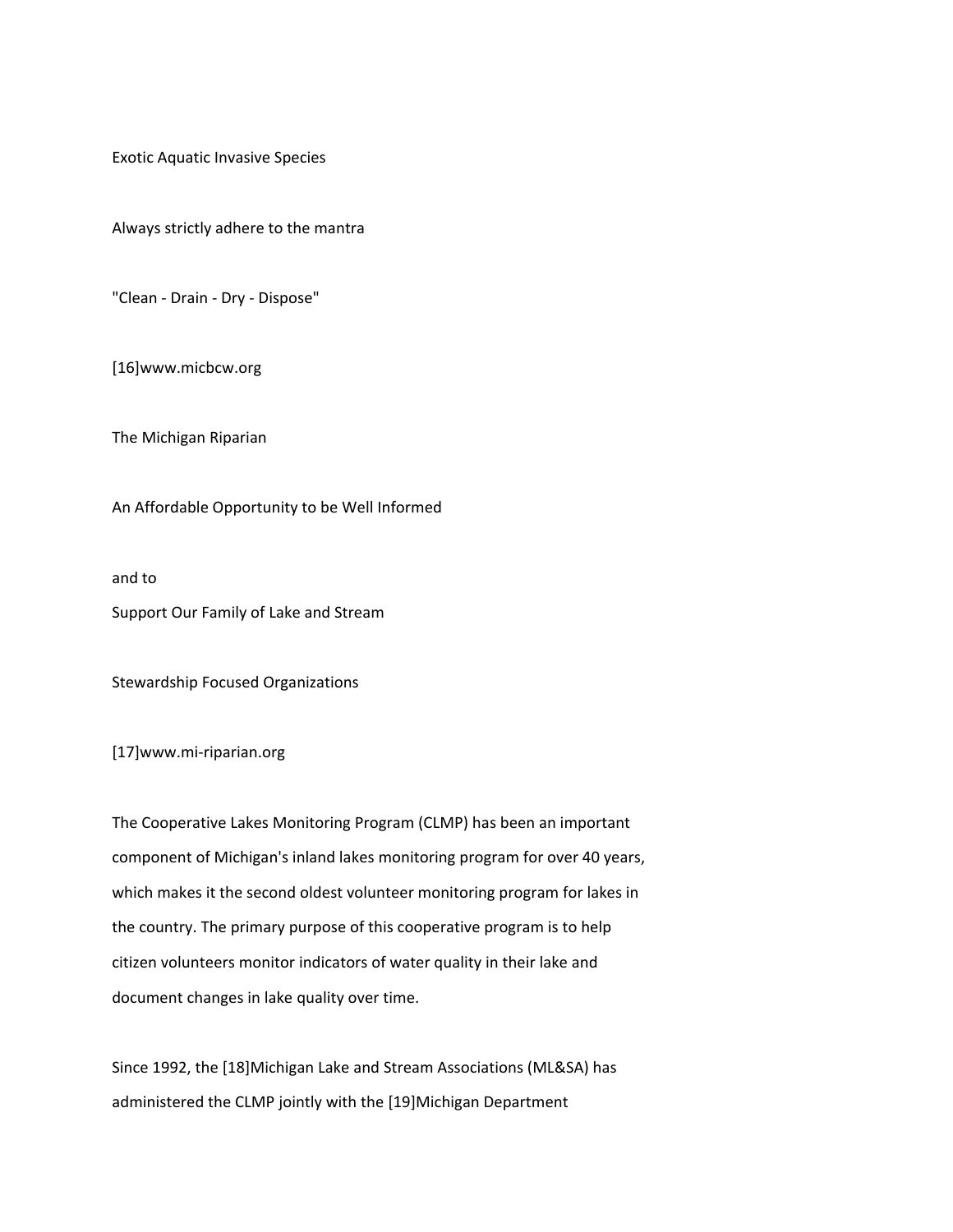of Environmental Quality.

For more information about the CLMP, please visit [20]https://micorps.net/lake‐monitoring / or contact Jean Roth at ML&SA at jroth@mlswa.org

A

RECENT NEWS

ML&SA Launches New

Website Dedicated to

Helping You Find Water Resource Organizations

[21]Click here

to read this article

KEEP IN TOUCH

Phone: (989) 831‐5100

E‐mail: info@mlswa.org

[22]Join us on Facebook

[23]www.mymlsa.org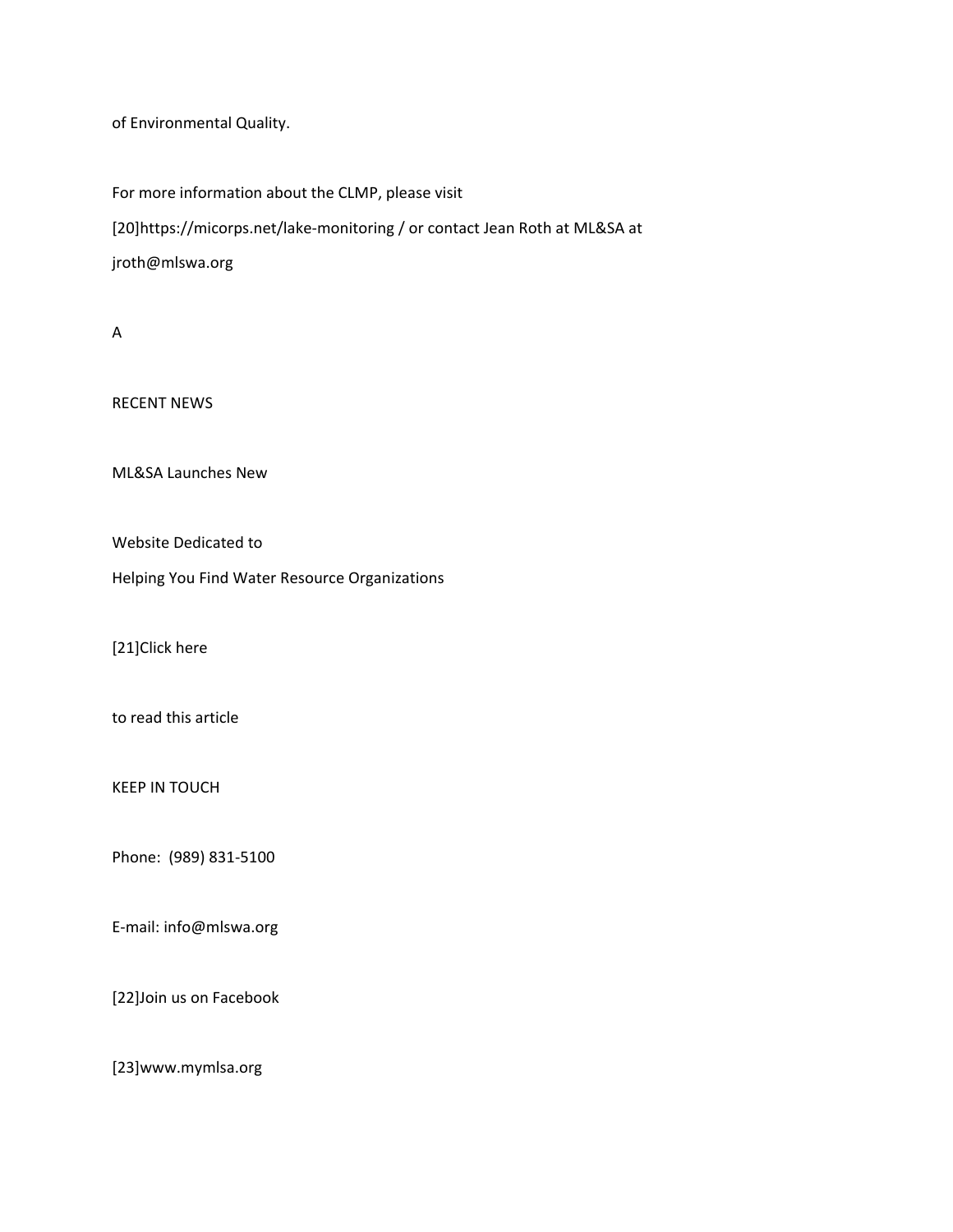[24]www.mi‐riparian.org

[25]www.micbcw.org

[26]Send us an Email

[27]

Michigan Lake and Stream Associations, Inc. is a non‐profit, primarily volunteer organization dedicated to preserving, protecting and effectively managing Michigan's vast treasure of inland lakes and streams as well as advocating for the protection of riparian property rights.

Our Collaborative Partners

[28]Michigan Waterfront Alliance

[29]Michigan Chapter,

\_\_\_\_\_\_\_\_\_\_\_\_\_\_\_\_\_\_

North American Lake

Management Society

[30]Michigan Clean Water

Corps (MiCorps)

[31]MDEQ Water

Resources Division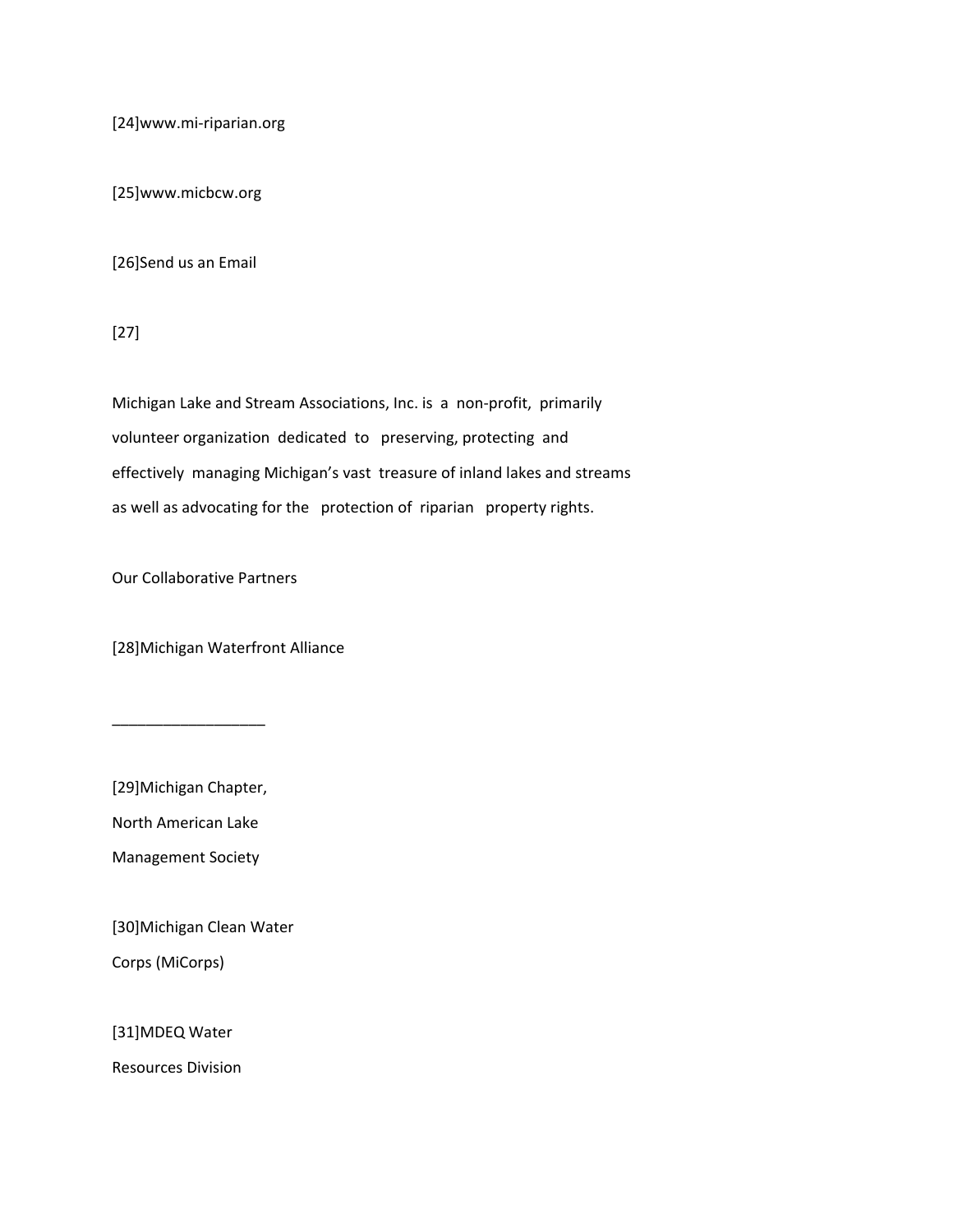[32]Michigan Department of

Natural Resources

[33]Michigan Inland

Lakes Partnership

[34]Michigan Loon

Preservation

Association

[35]Michigan Natural

Shoreline Partnership

[36]Freshwater Future

## References

- 1. http://www.senate.michigan.gov/fysbyaddress.html
- 2. http://www.house.mi.gov/MHRPublic/frmFindARep.aspx
- 3. http://www.mymlsa.org/
- 4. http://www.michigan.gov/deq
- 5. https://micorps.net/lake‐monitoring/
- 6. http://www.asets.msu.edu/
- 7. http://www.misin.msu.edu/about/partners/
- 8. https://www.mymlsa.org/news/
- 9. http://michiganlakes.msue.msu.edu/convention
- 10. http://www.mwai.org/
- 11. http://www.mymlsa.org/books‐publications
- 12. http://www.mishorelinepartnership.org/uploads/4/6/8/6/46869113/inlandlakes\_booklet.pdf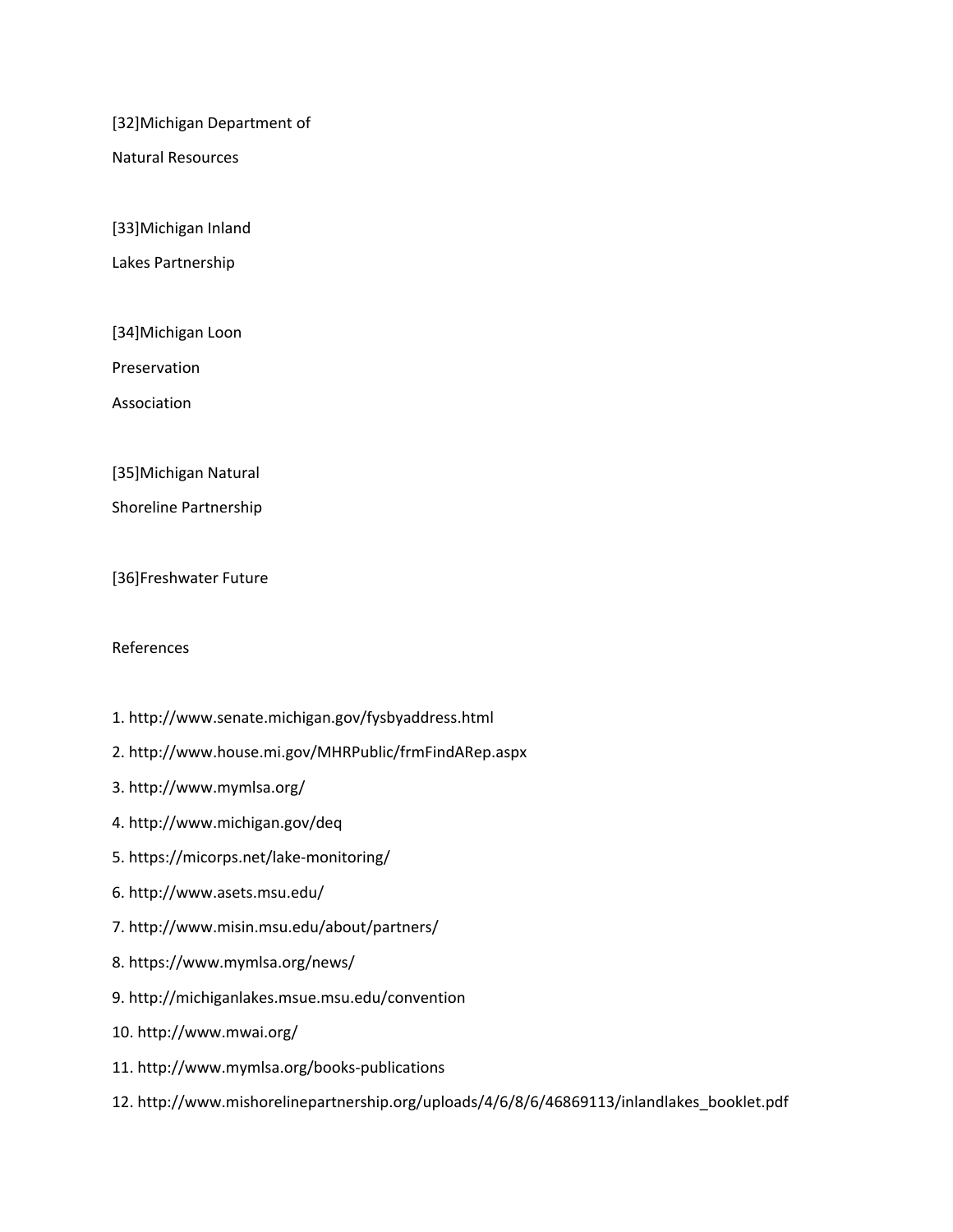- 13. http://www.mishorelinepartnership.org/
- 14. http://www.mishorelandstewards.org/
- 15. http://www.mymlsa.org/wp‐content/uploads/2018/01/MNSP‐Newsletter‐for‐January‐2018.pdf
- 16. http://www.micbcw.org/
- 17. http://www.mi‐riparian.org/
- 18. http://www.mymlsa.org/
- 19. http://www.michigan.gov/deq
- 20. https://micorps.net/lake‐monitoring/
- 21. https://www.mymlsa.org/mlsa‐launches‐new‐website‐to‐find‐your‐local‐water‐resources/
- 22. https://www.facebook.com/mymlsa?fref=ts
- 23. http://www.mymlsa.org/
- 24. http://www.mi‐riparian.org/
- 25. http://www.micbcw.org/
- 26. mailto:info@mlswa.org
- 27. http://www.mymlsa.org/donations
- 28. http://www.mwai.org/
- 29. http://www.mcnalms.org/
- 30. http://www.micorps.net/
- 31. http://www.michigan.gov/deq/0,1607,7‐135‐3306\_28610‐‐‐,00.html
- 32. http://www.michigan.gov/dnr
- 33. http://michiganlakes.msue.msu.edu/
- 34. http://www.michiganloons.com/
- 35. http://www.mishorelinepartnership.org/
- 36. http://www.freshwaterfuture.org/

Unsubscribe:

http://app.icontact.com/icp/mmail‐ mprofile.php?r=91258229&l=23848&s=JN5X&m=474570&c=1178309

This message was sent to slund@lundandlund.net from info@mlswa.org